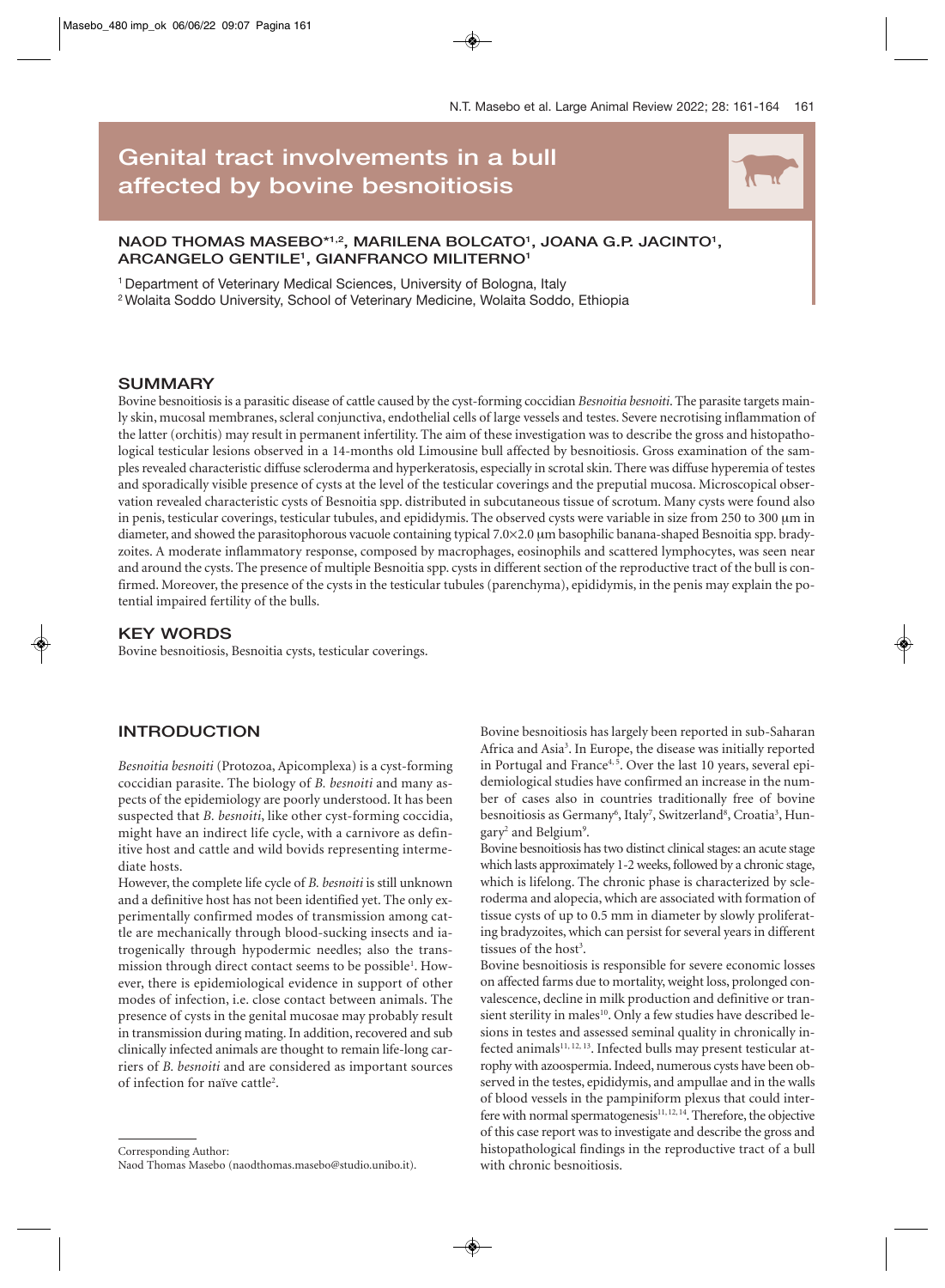# **MATERIALS AND METHODS**

### The patient was a 14-months old Limousine bull, imported from France and referred for thickening of the skin and enlargement of the testis and finally diagnosed as affected by besnoitiosis. The diagnosis was confirmed by histological investigation of skin sampled via biopsy. The bull was slaughtered before the expected time due to retarded growth and only the genital tracts were presented to the Department of Veterinary Medical Science of the University of Bologna (Italy). No other biological matrices were delivered. Gross examination of the organs of genital tracts (skin of scrotum, entire testes, testicular coverings, epididymis, penis, and penis retractor muscle) was performed. Representative tissue sample were collected*,* fixed in 10% buffered formalin, embedded in paraffin wax, and processed for histological investigation.

# **RESULTS**

Gross examination of the scrotal skin revealed the typical aspects of thickening and lichenification. Presence of *B. besnoiti* cysts were observed at the level of the testicular coverings and preputial mucosa (Figure 1). The right testicle showed and evident diffuse hyperemia, especially if compared with the contralateral one (Figure 2). Microscopical observations revealed the presence of a lot of *B. besnoiti* cysts, containing numerous banana-shaped bradyzoites and host cells nuclei in their wall, localized in subcutaneous tissue of scrotum (Figure 3A). Numerous *B. besnoiti* cysts were also located in the cross section of the penis, testicular coverings, testicular tubulin, and epididymis (Figure 3B, 3C). Plasmocytic and histiocytic inflammatory reaction, with sparse eosinophilic granulocytes infiltration, were seen around some broken cysts. A moderate inflammatory response, characterized by the pres-



**Figure 1** - Thickening and lichenification of the scrotal skin (**A**). Visible cysts at the level of the testicular coverings (**B**) and preputial mucosa (**C**).



**Figure 2** - Evident hyperemia of the right testicle (**A**, **B**), especially if compared with the left one (**C**).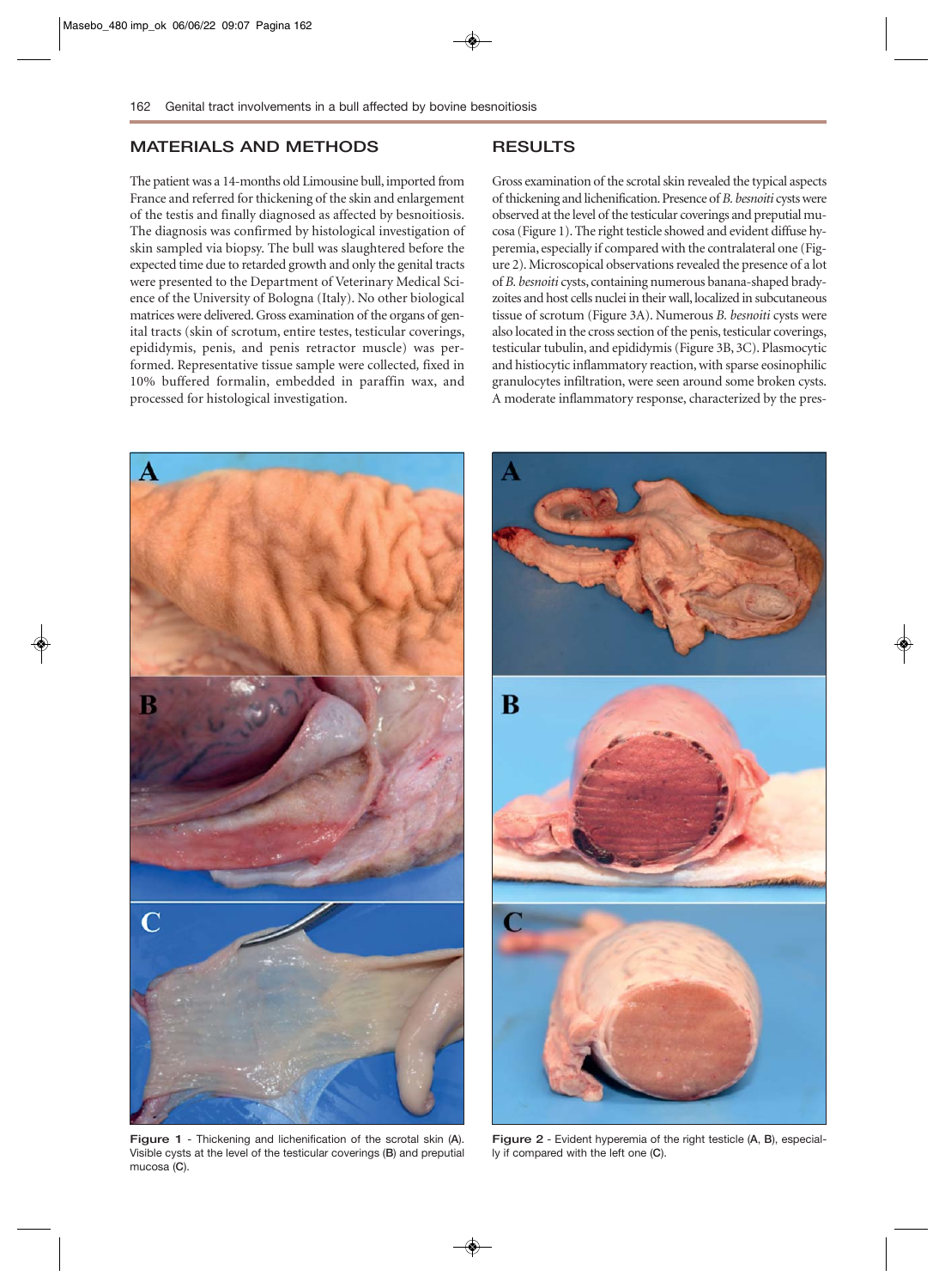

**Figure 3** - *B. besnoiti* cysts in the skin and subcutaneous tissue of the scrotum, in the testicular coverings as well as in the testicular tubules (**A**) (10x), and epididymis (**B**) (10x). Plasmocytic and histiocytic inflammatory reaction, with sparse eosinophilic granulocytes infiltration were observed around some broken cysts **(C)** (10x). Numerous *B. besnoiti* cysts were evidenced also in the cross section of the penis (**C**) (10x) and the penis retractor muscle (**D**) (20x).

ence of macrophages, eosinophils and scattered lymphocytes, was seen near and around the cysts (Figure 3C). The *B. besnoiti* cysts were variable in size from 250 to 300 μm in diameter, showed a wall of 10-20 μm in thickness with three layers: the outer hyaline one, the middle layer with host cells cytoplasm and nuclei, and the inner membrane with the parasitophorous vacuole containing typical 7.0×2.0 μm basophilic banana-shaped Besnoitia spp. Bradyzoites (Figure 3).

### **DISCUSSION**

Similarly to other reports<sup>4, 11, 15, 16</sup>, the lesions observed in the current case showed a strong affinity of the *B. besnoiti* cysts for all the tissues of the male genital system: scrotal skin, preputial mucosa, penis, testicular coverings, testicular tubulin, epididymis and, finally, testis. However, it should be emphasized that previous reports evidenced the possibility of some tissue to be preserved by the cysts invasion, such as the testicular parenchyma<sup>1</sup> or the penis<sup>16</sup>.

The observed *B. besnoiti* cysts were variable in size from 250 to 300 μm in diameter and showed a wall of 10-20 μm in thickness with three layers. The literature shows both reports with

overlapping cysts' dimensions<sup>16</sup>, and reports with smaller cysts' diameters, the latter describing cyst diameter of 97.2, 90.68 and 20.0 μm in the pampiniform plexus, scrotal skin and testicular parenchyma, respectively.

The cysts were surrounded by macrophages, eosinophils and scattered lymphocytes, evidencing an inflammatory and degenerative response that might be considered at the base of the risks of temporary or permanent infertility<sup>12</sup>.

It has been hypothesized that the presence of numerous *B. besnoiti* cysts in the interstitial spaces and under the epithelial cells in the seminiferous tubules might displace the normal cells and cause an increase of direct pressure on the germinal epithelial cells, interfering with normal spermatogenesis. This would be finally provoked by the pressure atrophy of epididymal and/or testicular tissues<sup>11</sup>. This would be finally provoked by the pressure atrophy of epididymal and/or testicular tissues<sup>11</sup>. Additionally, the testicular degeneration might be also the consequence of (i) thermoregulation failure induced by vascular lesions in pampiniform plexus and scrotal skin lesions; (ii) severe vascular wall injury induced by the inflammatory response in the testis; and (iii) blood-testis barrier damage and alteration of spermatogenesis by immunoresponse<sup>15</sup>.